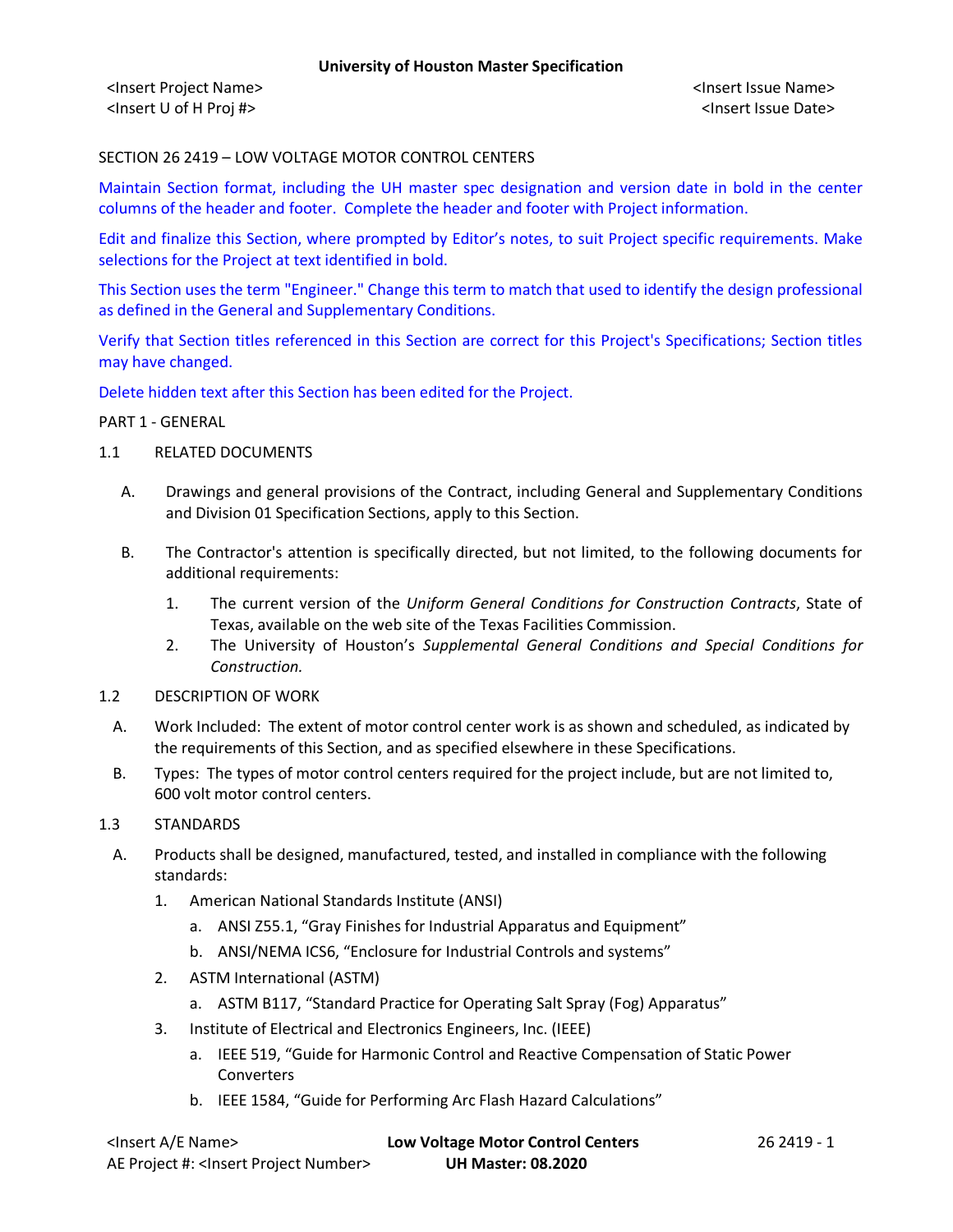<Insert Project Name> <Insert Issue Name> <Insert U of H Proj #> <Insert Issue Date>

- 4. National Fire Protection Agency (NFPA)
	- a. NFPA 70, "National Electrical Code (NEC)"
	- b. NFPA 70E, "Standard for Electrical Safety in the Workplace"
	- c. NFPA 79, "Electrical Standard for Industrial Machinery"
- 5. National Electrical Manufacturer Association (NEMA)
	- a. NEMA 250, "Enclosures for Electrical Equipment"
	- b. NEMA PB 1.1, "Instructions for Safe Installation, Operation and Maintenance of Panelboards rated 600V or less"
	- c. NEMA AB 1, "Molded Case Breakers"
	- d. NEMA ICS 18, "Motor Control Centers"
	- e. NEMA ICS 2, "Industrial Control Devices, Controllers, and Assemblies"
- 6. Underwriters Laboratories, Inc. (UL)
	- a. UL 50, "Enclosures for Electrical Equipment, Non-Environmental Considerations"
	- b. UL 498, "Standard for Attachment Plugs and Receptacles"
	- c. UL 508, "Standard for Industrial Control Equipment"
	- d. UL 508A, "Standard for Industrial Control Panels"
	- e. UL 508C, "Standard for Power Conversion Equipment"
	- f. UL 845, "Motor Control Centers"

## 1.4 QUALITY ASSURANCE

- A. Manufacturers: Provide products complying with these specifications and produced by one of the following:
	- 1. Eaton.
	- 2. ABB.
	- 3. Square D Company.
	- 4. Siemens.
	- 5. Powell Industries
- B. UL-Labels: Provide motor control centers which have been UL-Labeled.
- 1.5 SUBMITTALS
- A. Shop Drawing submittals shall include, but not be limited, to the following:
	- 1. Cut sheets of the motor control center with construction, bus ratings, voltage, phase, integrated equipment rating and all associated accessories clearly indicated.
	- 2. Cut sheets of the motor starters with NEMA size, voltage, poles, and all associated accessories clearly indicated.
	- 3. Cut sheets of the circuit breakers with amperage, or frame and trip size, interrupting rating, voltage, and poles clearly indicated.
	- 4. Include dimensioned drawings of motor control centers showing accurately scaled basic units and including, but not necessarily limited to, auxiliary components, unit components, and combination units.
	- 5. Additional information as required Section 26 0001"Electrical General Provisions."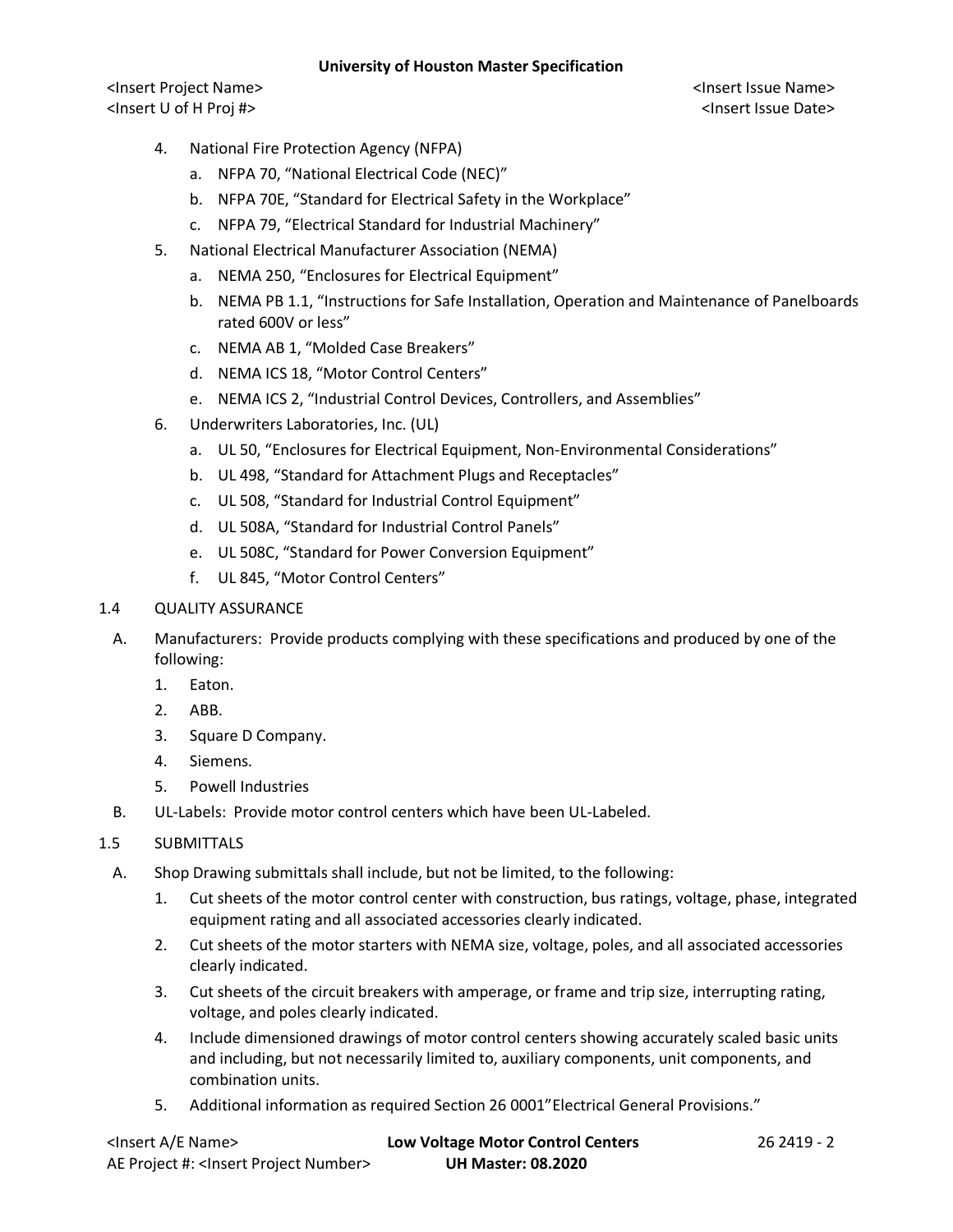<Insert Project Name> <Insert Issue Name> <Insert U of H Proj #> <Insert Issue Date>

#### 1.6 PRODUCT DELIVERY, STORAGE AND HANDLING

- A. Deliver motor control centers in factory-fabricated water resistant wrapping, and mounted on shipping skids.
- B. Store in a clean, dry space. Maintain factory wrapping or provide an additional heavy canvas or heavy plastic cover to protect units from dirt, water, construction debris, and traffic.
- C. Handle motor control centers carefully to avoid damage to material components, enclosure and finish. Motor control centers shall be provided with adequate lifting means.

#### PART 2 - PRODUCTS

- 2.1 MATERIALS AND COMPONENTS
- A. General: Except as otherwise indicated, provide motor control center manufacturer's standard materials and components as indicated by his the published product information, designed and constructed as recommended by the manufacturer, and as required for a complete installation. Steel material shall comply with UL845 and CSA requirement.
- 2.2 600 VOLT MOTOR CONTROL CENTERS
- A. General: Provide a factory-assembled, dead front, NEMA Type 1 construction for indoor or NEMA Type 3R for outside or where subject to moisture, metal-enclosed, self-supporting motor control center of the voltage, phase, ampacity, and short-circuit bracing shown.
	- 1. Motor control centers shall consist of the required number of vertical sections bolted together to form one metal-enclosed rigid structure.
	- 2. Motor control centers shall include all starters, protective devices, and equipment as shown with necessary interconnections, instrumentation, and control wiring. Small wiring, necessary fuse blocks, and terminal blocks within the motor control center shall be furnished. All groups of control wires leaving the motor control center shall be furnished with terminal blocks with suitable numbering strips. Wiring shall be NEMA Class I, Type "B", unless specifically shown otherwise.
- B. Enclosure Construction: The motor control center framework shall be fabricated on a die-formed steel base or base assembly consisting of formed steel and commercial channel welded or bolted together to rigidly support the entire shipping unit for moving on rollers and floor mounting. The framework shall be formed code gauge steel, rigidly welded and bolted together to support all coverplates, busing and component devices during shipment and installation.
	- 1. Each motor control center section shall have an open bottom and individually removable top plate for installation and termination of conduit. Top and bottom conduit area shall be clearly shown and dimensioned on the shop drawings. All front plates used for mounting meters, selector switches, or other front-mounted devices shall be hinged, with all wiring installed and laced and with flexibility at the hinged side. All closure plates shall be small enough for easy handling by one man and held in place with slotted quarter turn fasteners. Doors shall be held closed with captive knurled thumb screws.
	- 2. An isolated horizontal wiring trough shall be included at the top of each vertical section. Each section shall be arranged so that when bolted with adjacent vertical sections, the wiring trough will form a convenient pull box arrangement running the entire length of the motor control center. Each section shall also have a full height, isolated, non-obstructed, completely accessible, vertical wiring trough between the side and the starter units. Wire straps shall be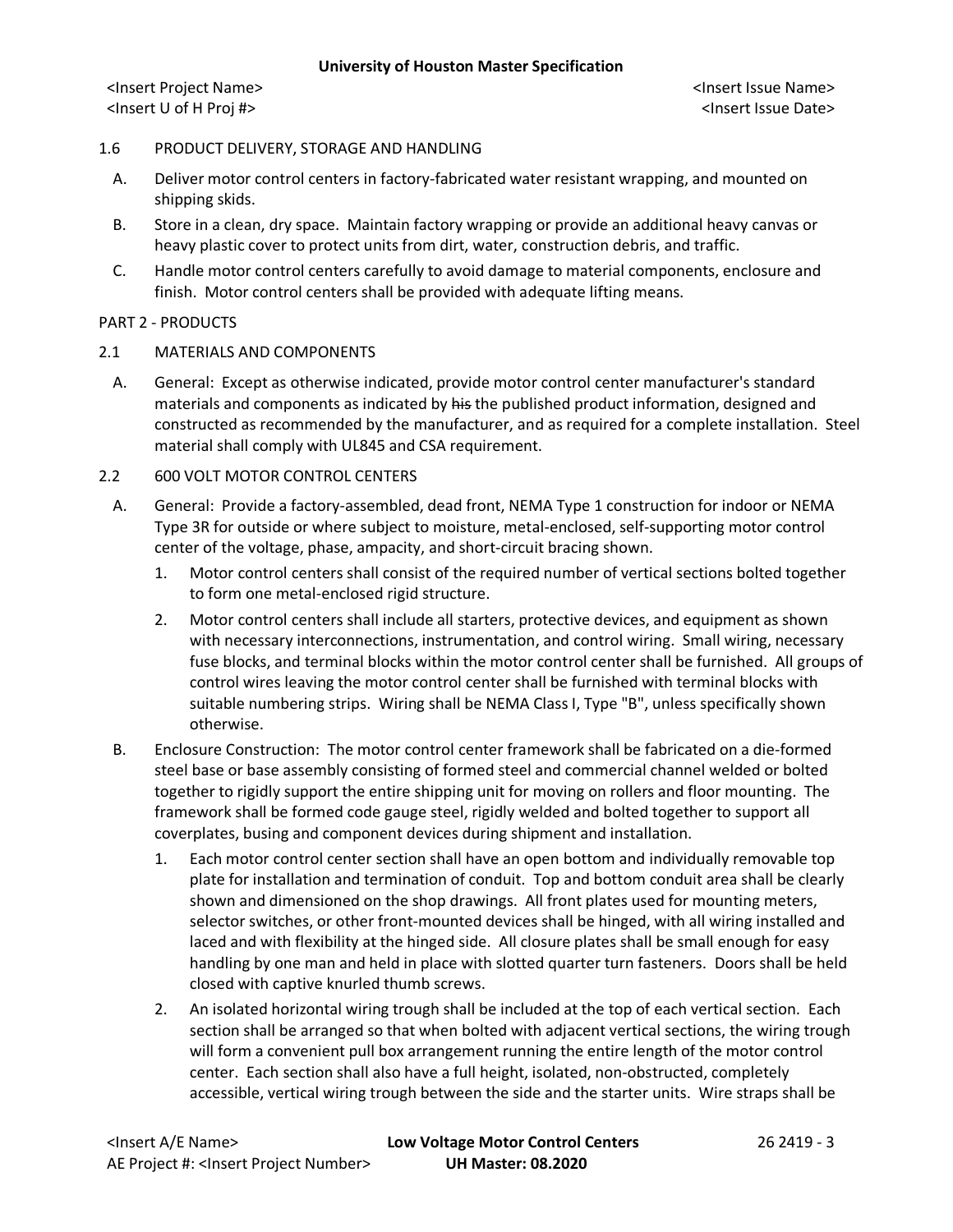<Insert Project Name> <Insert Issue Name> <Insert U of H Proj #> <Insert Issue Date>

furnished in the vertical wireway to group and securely tie wires in place for a neat, orderly installation. End sections shall have end closing plates which can be removed for the addition of future sections. Removable blank doors shall cover all unused unit spaces. All starter assemblies shall be removable without de-energizing the whole MCC.

- 3. Unit space of a section shall be allocated into six 12-inch space modules or other sizes in multiples of 6 inches for unit arrangements. Size 1 and Size 2, across the line, non-reversing, combination starter units, except those with 100 ampere fuse clips, shall fit into one space to permit simple rearrangement in the field.
- 4. A main lug compartment shall be included complete with suitable main lugs to accommodate incoming cables. The compartment shall be located in the topmost or bottom-most unit space of the section as indicated.
- 5. All steel surfaces shall be chemically cleaned and treated to provide a bond between paint and metal surfaces to help prevent the entrance of moisture and formation of rust under the paint film. The paint finish shall be manufacturer's standard gray enamel over a rust inhibiting phosphate primer.
- C. Busing: The motor control center busing shall be silver-plated copper, and of sufficient cross section area to continuously conduct rated full-load current with a maximum temperature rise of  $50^{\circ}$ C (122 $^{\circ}$ F) above an ambient temperature of 40 $^{\circ}$ C (104 $^{\circ}$ F).
	- 1. The bus bars shall be rigidly braced to comply with the integrated equipment rating of the motor control center. The main horizontal bus bars between sections shall be located near the top of the motor control center. The horizontal main bus bar supports, connections and joints shall be bolted or welded, as required, so as not to require periodic maintenance. All bolted joints shall be bolted with medium carbon steel, zinc or cadmium-plated hardware equipped with lock washers and torqued to the manufacturer's recommended settings (usually ASTM standards) and witnessed by Owner. All bolted connections shall have Belleville washers. Furnish a neutral block in the lug compartment where required.
	- 2. Buses shall be arranged A-B-C, left-to-right, top-to-bottom, and front-to-rear throughout. A ground bus shall be secured to each vertical section structure and extend the entire length of the motor control center.
	- 3. Insulated horizontal and vertical bus barriers shall reduce the hazard of accidental contact. Vertical bus barriers shall have closing plates to close off all unused openings. Bottom bus covers shall be included below the vertical bus to protect the ends of this bus from contact with fish tapes or other items entering the bottom of the enclosure. All drawout units shall be retained in the operating position by two conveniently located positive latching mechanisms. Units shall be capable of being withdrawn to a test position (disengaged from bus) and padlocked.
	- 4. Provide fully equipped spaces for future devices with bussing and bus connections, braced for available short circuit currents, as indicated on Drawings. Provide provision for future extension of main horizontal bus.

# **[SELECT ONE OF THE FOLLOWING]**

D. Motor Control Devices: Each motor control device shall be a combination motor control unit consisting of a magnetic starter in combination with a circuit breaker. All starters shall have phase loss protection. Each unit shall be rated as shown and as required by equipment served. All starters shall contain independent control transformers, connections between others shall be interlocked.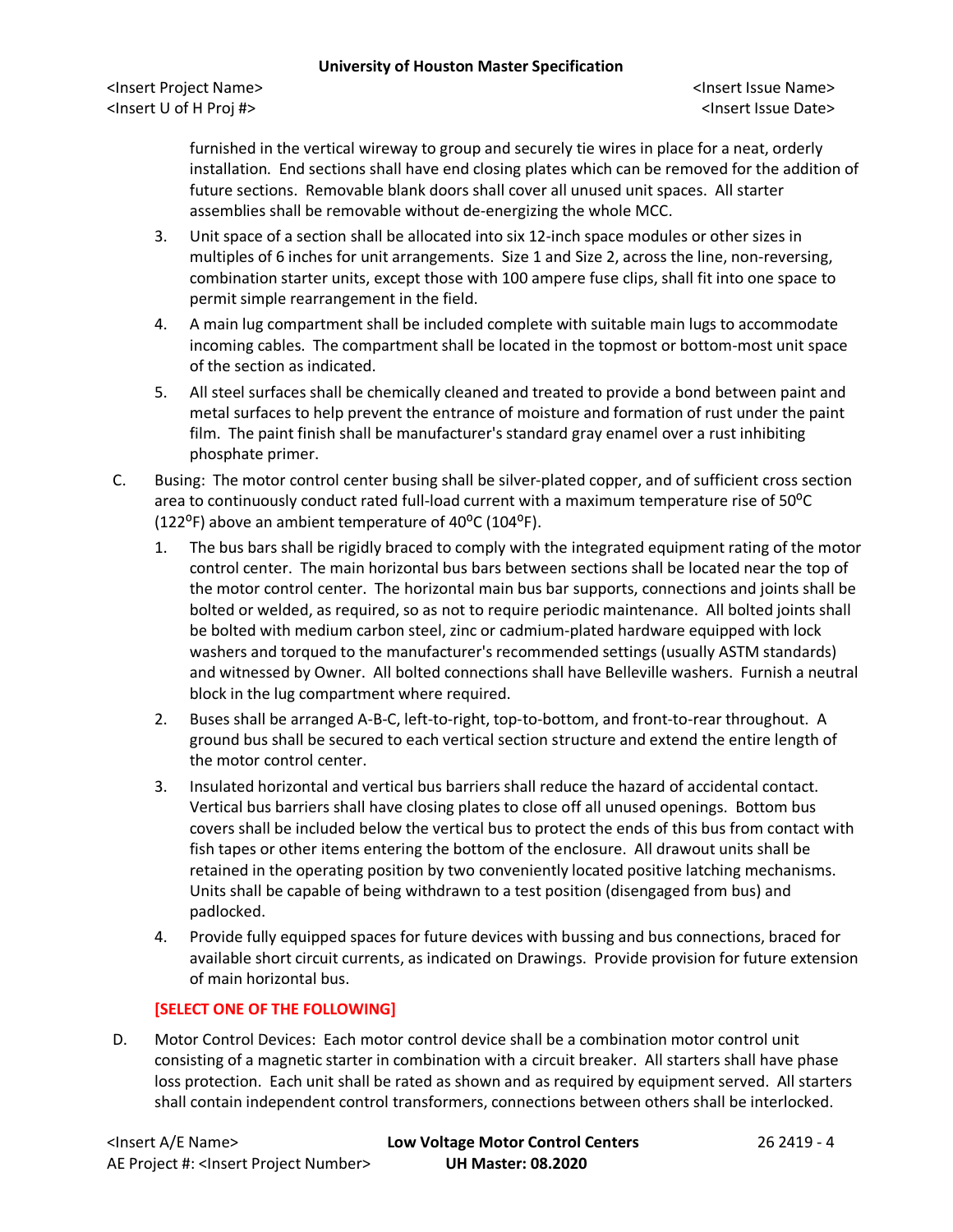<Insert Project Name> <Insert Issue Name> <Insert U of H Proj #> <Insert Issue Date>

1. Provide full-voltage, non-reversing, single-speed, full-voltage, non-reversing (FVNR), 2-speed, 1 winding (2S-1W), 2-speed, 2-winding (2S-2W) or reduced voltage, non-reversing autotransformer type closed transition starters sized as shown. Size and number of poles shall be as shown and as required by equipment served. All starters shall be constructed and tested in accordance with the latest NEMA standards and shall be NEMA standard sizes. IEC sizes are not acceptable.

## **[SELECT ONE OF THE FOLLOWING]**

- 2. Provide circuit breakers for all combination motor starters as specified herein below.
- 3. Magnetic starter contacts shall be solid silver cadmium oxide alloy and shall not require any filing, dressing, or cleaning throughout the life of the starter.
- 4. Magnetic starter shall utilize NEMA rated contacts.
- 5. Operating coils shall be 120 volts, pressure molded, and designed so that accidental exposure to excessive voltage up to 480 volts will not damage the coil. The starter design shall also be such that when a coil fails due to an over voltage condition, the starter shall definitely open and shall not freeze in the closed position.
- 6. All starters shall have manual reset, trip-free Selectable Class 20 solid state overload relays. Overload relays shall have visual trip indication. Relays shall provide protection against phase current loss, and phase current unbalance for all 3 phases. Relay shall not be field-convertible from manual to automatic reset. Relay shall have adjustable full load current dial. Rating shall be set based on actual motor full load amps without service factor. Where solid state adjustable overloads cannot be provided, overload relays shall be standard electromechanical three pole class 20 without ambient compensation.
- E. Provide red (run) and green (not running) pilot lights for all motor starters. Provide FAST and SLOW pilot lights for all 2-speed starters. Furnish additional pilot lights for motor starters as shown. Pilot lights shall be mounted in the starter enclosure cover. Pilot lights shall be operated from an interlock on the motor starter and shall not be wired across the operating coil. Pilot lights shall be LED type.
	- 1. Provide starters with HAND-OFF-AUTOMATIC switches or START/STOP pushbuttons as shown or required. All 2-speed starters shall have deceleration relays between fast and slow speeds. Coordinate motor starter controls with the requirements of Division 23. Motor starter controls shall be mounted in the starter enclosure cover.
	- 2. A single-phase control power transformer shall be included integrally with each motor control unit for 120-volt AC control power. The primary shall be connected to the line side of the motor starter and shall have both legs fused; the secondary shall have one leg fused and one leg grounded. Arrange transformer terminals so that wiring to terminals will not be located above the transformer.
	- 3. Each motor starter shall have one normally open and one normally closed convertible auxiliary contact in addition to the number of contacts required for the "holding interlock" and control wiring. In addition, it shall be possible to field-install one or more additional auxiliary contacts without removing existing wiring or removing the starter from its enclosure.
	- 4. Unit shall be completely prewired to terminals to eliminate any interior field-wiring except for:
		- a. Connection of power supply conductors to switch line side terminals.
		- b. Motor leads to the starter load side terminals.
		- c. Control conductors to holding coil terminals.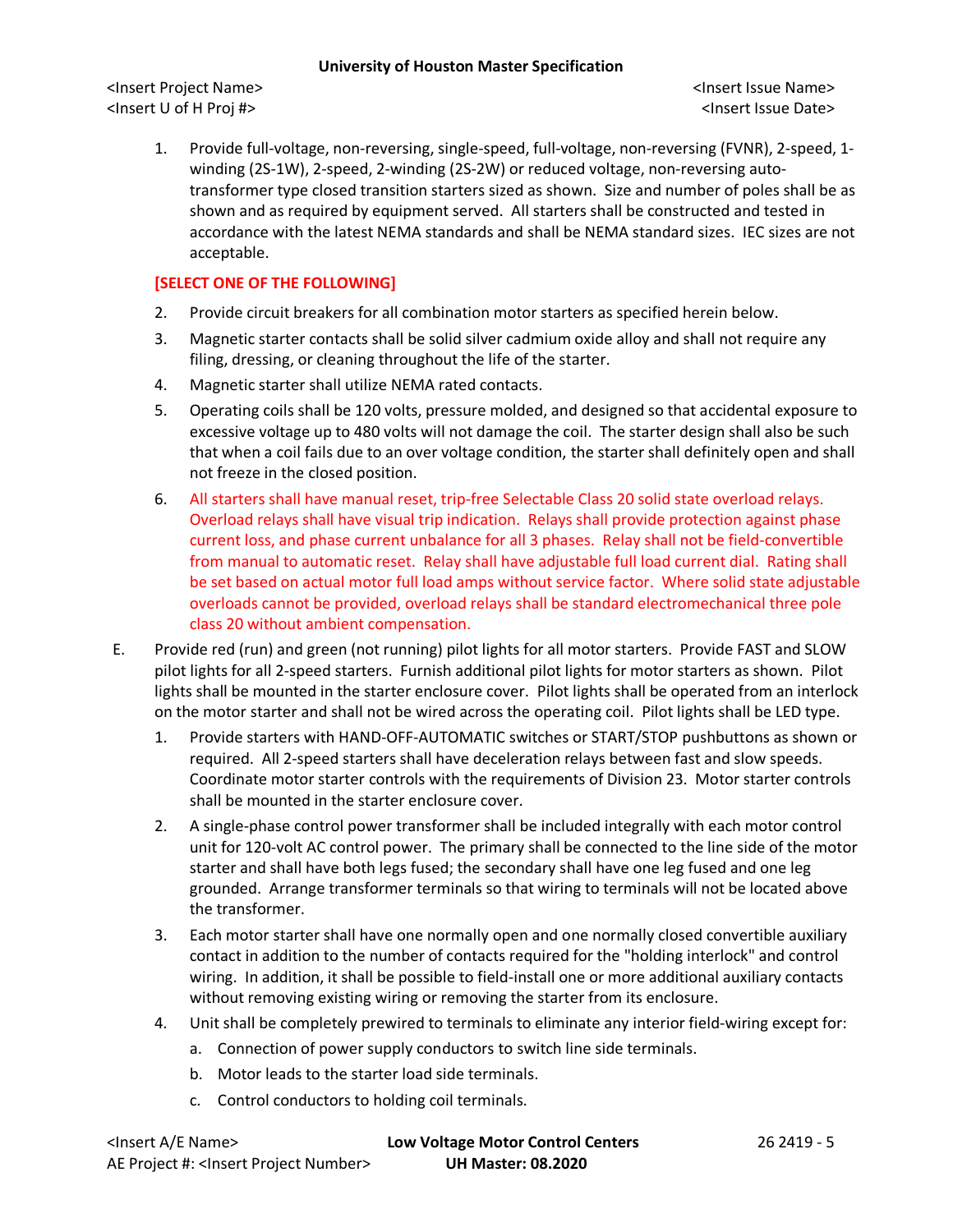<Insert Project Name> <Insert Issue Name> <Insert U of H Proj #> <Insert Issue Date>

- 5. The units shall be removable from the vertical bus without disturbing the wiring of the individual motor starter unit and permit starter door to be closed and fastened when removed. Means shall be included to prevent the incorrect operation of the stab-in mechanism. Each individual removable unit shall be held in place with a positive-acting center toggle mechanism. Unless otherwise specified, size 4 and larger starters shall be vacuum break contactors, shall be bolt in, and located at the bottom or close to the bottom of each vertical section.
- F. Integrated Equipment Rating: Each motor control center, as a complete unit, shall be given a single integrated equipment rating by the manufacturer. The integrated equipment short-circuit rating shall certify that all equipment is capable of withstanding the stresses of a fault equal to that shown. Such ratings shall have been established by actual tests by the manufacturer on similar equipment construction as the subject motor control center. This test data shall be available and shall be submitted, if requested, with or before the submittal of Shop Drawings.

## **[SELECT THE FOLLOWING AS APPLICABLE]**

G. **[Circuit Breakers: Molded case circuit breakers [for autotransformer reduced voltage motor control devices and distribution devices]** shall be thermal magnetic type with standard interrupting capacity, high interrupting capacity, extra high interrupting capacity, or integral current limiters as shown. Circuit breakers shall be conventional interrupting rating unless otherwise shown, but in no case less than the following values:

| Conventional                                                                                                                       | High         | Extra High              |
|------------------------------------------------------------------------------------------------------------------------------------|--------------|-------------------------|
| Interrupting                                                                                                                       | Interrupting | <b>Integral Current</b> |
| Capacity                                                                                                                           | Capacity     | Limiters                |
| 25,000 AIC                                                                                                                         | 65,000 AIC   | 200,000 AIC             |
| 35,000 AIC                                                                                                                         | 65,000 AIC   | 200,000 AIC             |
| 35,000 AIC                                                                                                                         | 65,000 AIC   | 200,000 AIC             |
| 65,000 AIC                                                                                                                         | 65,000 AIC   | 200,000 AIC             |
| 65,000 AIC                                                                                                                         | 65,000 AIC   | 200,000 AIC]]           |
| 480 Volts<br><b>Frame Size</b><br>100AF 18,000 AIC<br>225AF 25,000 AIC<br>400AF 30,000 AIC<br>600AF 30,000 AIC<br>800AF 30,000 AIC |              |                         |

# PART 3 - EXECUTION

- 3.1 INSTALLATION OF MOTOR CONTROL CENTERS
	- A. General: Install motor control centers where shown, in accordance with the manufacturer's written instructions and recognized industry practices to ensure that the motor control centers comply with the specified requirements and serve the intended purposes.
	- B. Standards: Comply with the requirements of NEMA and NEC standards and applicable portions of the NECA's "Standard of Installation", for installation of motor control centers.
	- C. Tightness: Torque bus connections and tighten mechanical fasteners witnessed by Owner AHJ. Each bolt that has been torqued shall be paint pen mark.
	- D. Fuses: Install fuses, of the ratings shown, in each motor starter, as applicable.
	- E. Concrete Pads: Install each motor control center on a reinforced concrete housekeeping pad. The housekeeping pad shall extend 3 inches beyond the housing of the motor control center, unless shown otherwise. Furnish the exact position of any block-outs, dimensions, and location of the housekeeping pads in a timely manner so as to prevent delay of the concrete work. Refer to Section 26 0501 "Electrical Basic Materials and Methods", for additional requirements.
	- F. Adjustment: Adjust operating mechanisms for free mechanical movement.